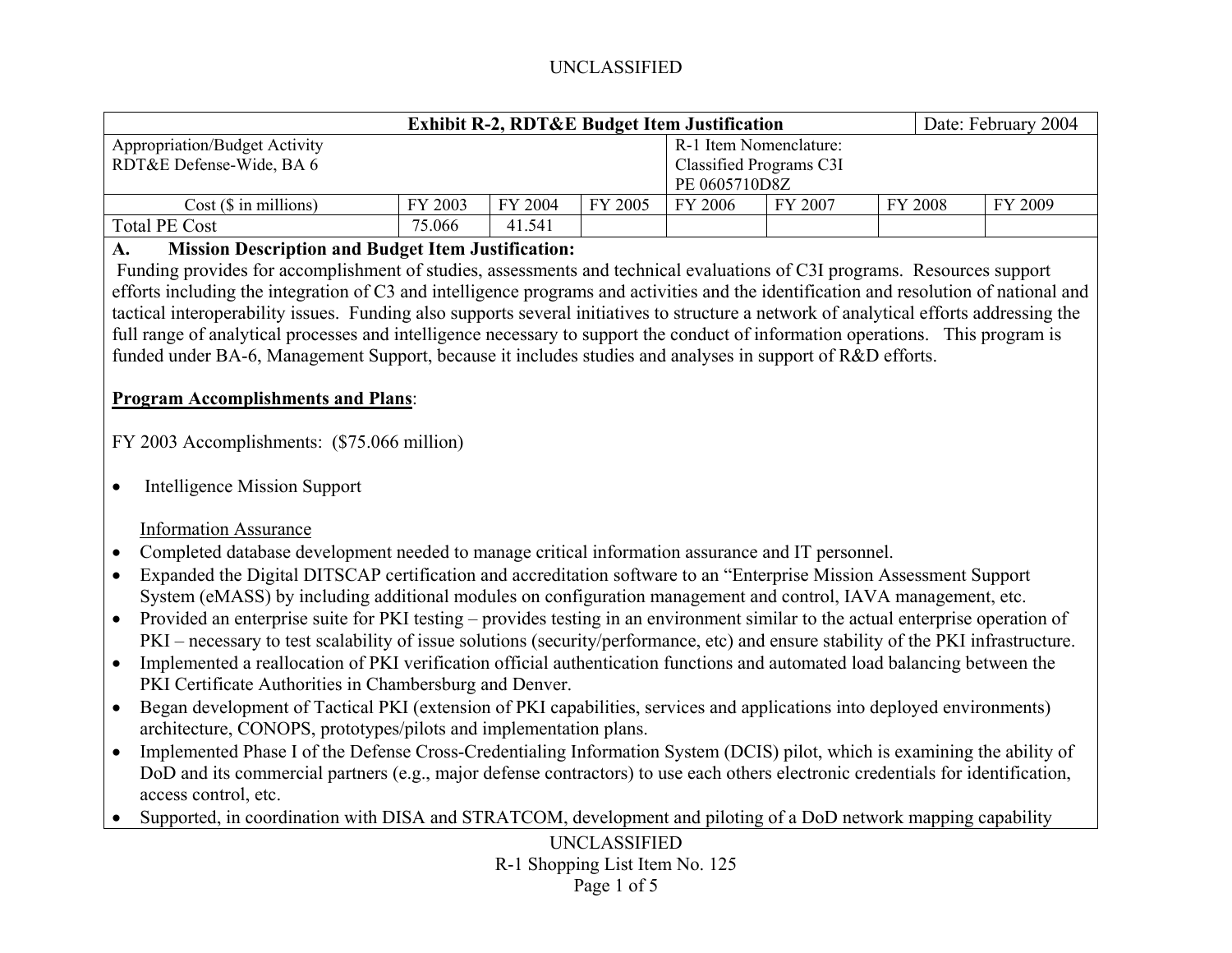using three dimensional visualization techniques to depict network topologies, server locations, operating system deployments, single points of failure, and other critical network information.

- Began development, in coordination with DISA and STRATCOM, of a database to support DoD Computer Network Defense configuration, asset accounting, and capabilities. Piloted the integration/interoperability of the VCTS Compliance Database, the IT Registry Database, the Ports and Protocols Registration and CM databases, and the NIPRNet Connection Approval database
- HFAC Continued support to the Human Factor Analysis Center to include research and analysis, employing experts in academia, government laboratories, and the private sector, including the compilation and development of critical data sources. Supports development of analytic training programs and curricula. Detailed plans are classified and are provided in the Congressional Justification Book.
- E-Space and Network Analysis Center Continued support to E-Space Analysis Center Detailed plans are classified and are provided in the Congressional Justification Book.
- IO Indications and warnings Detailed plans are classified and are provided in the Congressional Justification Book.

Critical Infrastructure Protection (CIP)

- Development of a methodology for electrical service outage area estimation for application site assessments
- Conduct of electrical infrastructure analysis at the regional operating system level as well as the local level for CONUS and OCONUS areas of interest
- Release of the electric power analysis tool, complete with an ArcGIS extension enabling analysts to compare different contingency scenarios by manipulating data layers within ArcMap (a GIS-based analysis and display software environment).
- Support of sector characterization and dependency analysis activities for the Logistics (DLA), Transportation (USTRANSCOM), Public Works (USACE), and the Defense Industrial Base (OUSD(AT&L)).
- Continued development of software and computer systems to enable web application development, geographic information system (GIS) application integration, and visualization tools integration into mission assurance products for the CIP program.
- Assisted performance of telecommunications network and nodal infrastructure analysis and assessment of both CONUS and OCONUS installations.
- Furthered development of a relational database management system supporting rapid and clear visualization of dependency links and critical assets of operational users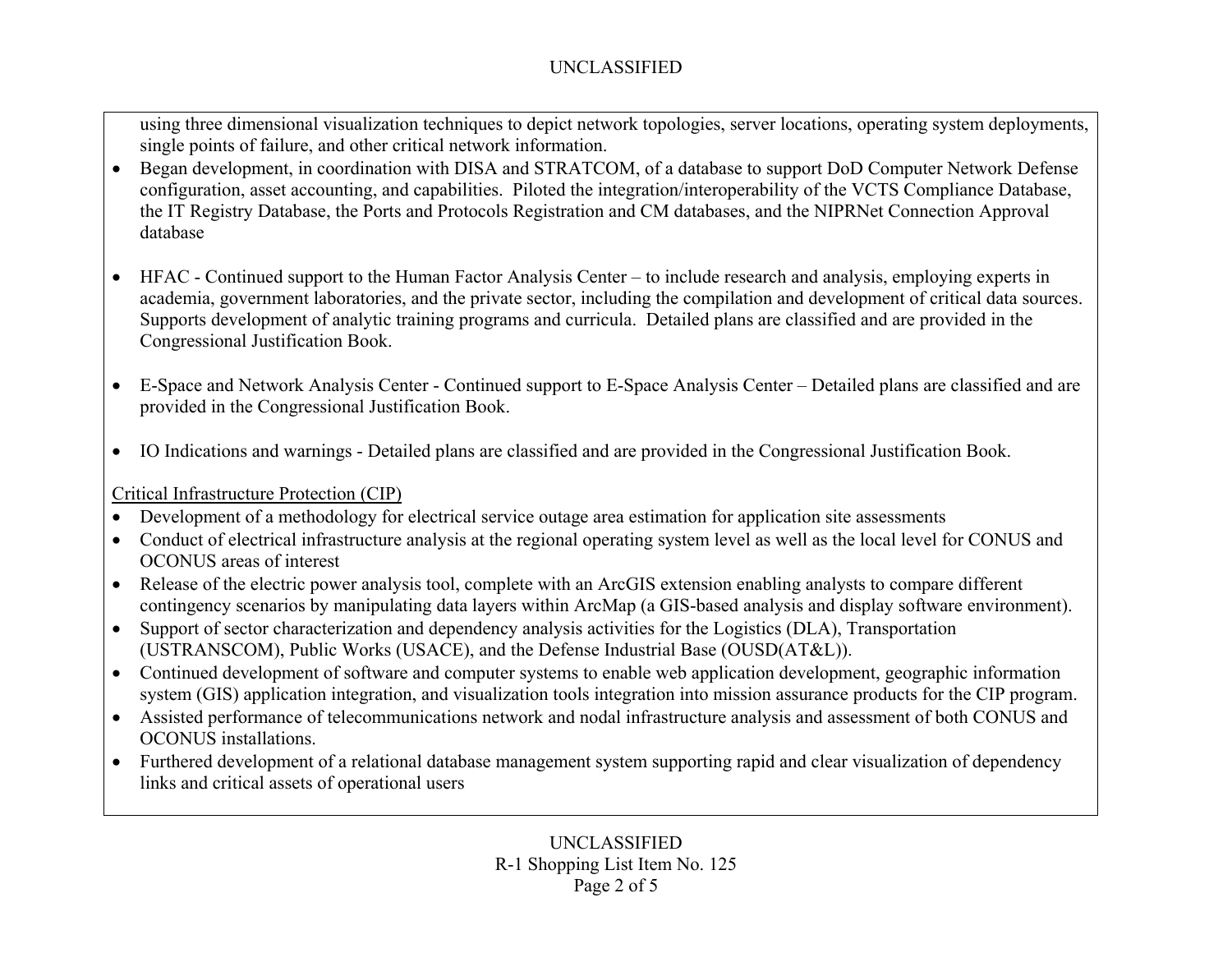- Global Infrastructure Data Capture Developed a massive storage capability to maintain raw data for rapid access co-resident with processed data for analytic products. Increased data storage facilitated new requirements for investigative support operations.
- • Automated Speech Recognition Technology - Supported the DoD's Voice Command and Control Automated Speech Recognition (ASR) effort for implementation in existing fleet inventory. Determined the potential to implement speech and data signal coding and compression using Independent Component Analysis (ICA) technology into an operational environment.

### GWOT Collaborative Planning Tools

- •Developed & implemented improved version of the Defense Collaboration Tool Suite (DCTS) (v 2 phase 1).
- •Provided quick reaction fielding for CENTCOM and supporting combatant commands during Iraqi Freedom.
- •Supported the fielding of DCTS at command level and used by operational and tactical users.
- • Supported the establishment of DoD wide test program to certify commercial products for interoperability with DoD designated standards.
- $\bullet$  GWOT NIPC - Crucial Player Project which supports members of the Defense, intelligence and law enforcement communities through cyber counterintelligence analysis and operations support.

FY 2004 Plans: (\$41.541 million)

- $\bullet$ Intelligence Mission Support.
- HFAC Continue support to the Human Factor Analysis Center Detailed plans are classified and are provided in the Congressional Justification Book.
- E-Space and Network Analysis Center Detailed plans are classified and are provided in the Congressional Justification Book.
- IO Indications and warnings Detailed plans are classified and are provided in the Congressional Justification Book.
- $\bullet$  Automated Speech Recognition Technology - Supported the DoD's Voice Command and Control Automated Speech Recognition (ASR) effort explore and develop technologies to improve crewman voice communications in Light Armored

UNCLASSIFIED R-1 Shopping List Item No. 125 Page 3 of 5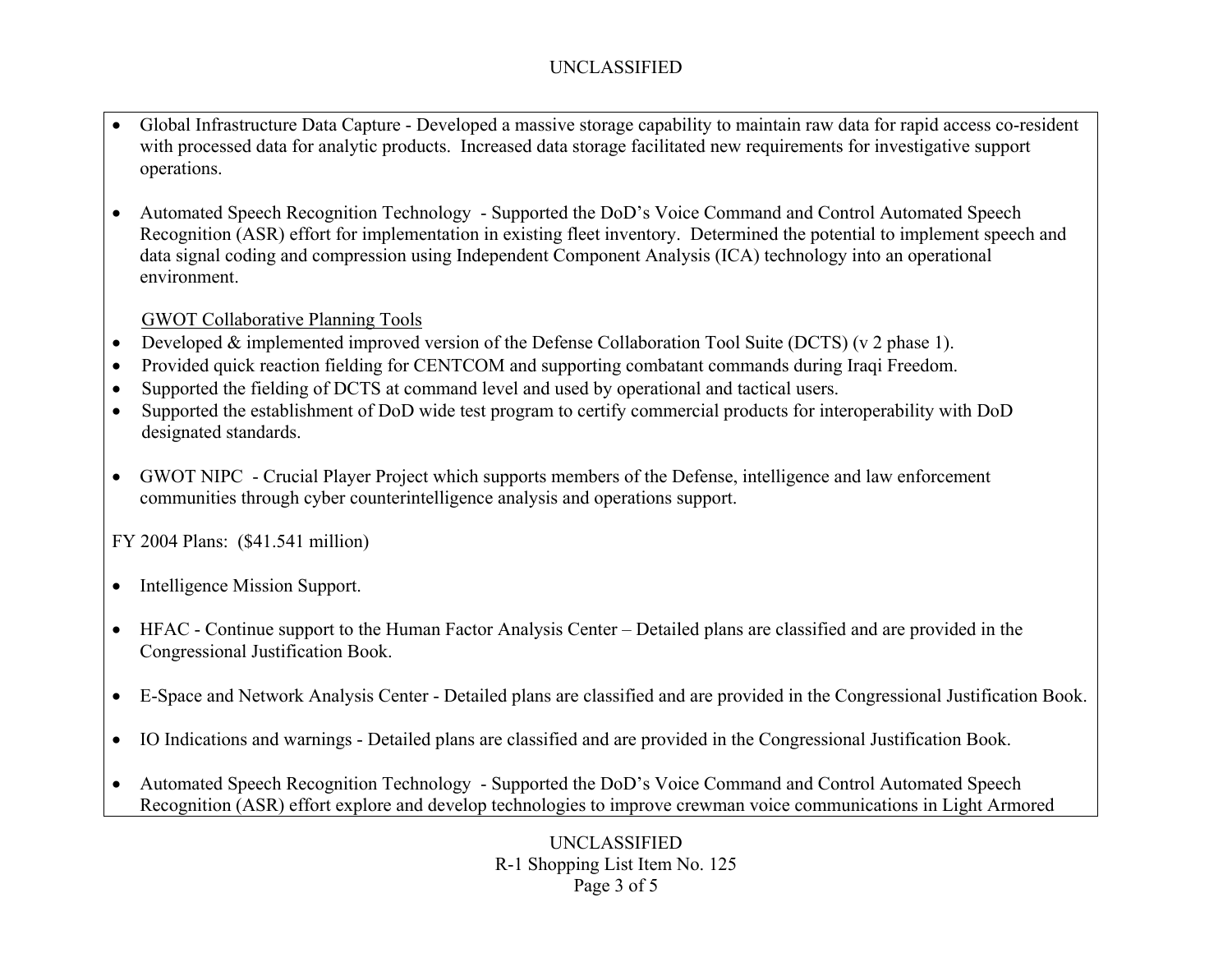Vehicles and Ground Combat Systems.

#### Foreign Supplier Assessment Center

- •Conduct analysis of prime DoD contractors in order to identify foreign suppliers of services and products.
- $\bullet$  Using Open source data, conduct a survey of contractors claiming they provide supplies and services to DOD, analyze these suppliers and compare in an attempt to identify foreign content and assess vulnerabilities inherent in that content.
- Using all-source intelligence sources determine if foreign suppliers or potential suppliers supporting DOD programs have attempted or will attempt to control, influence or illegally acquire technologies critical to U.S. warfighting capabilities.
- •Conduct threat assessments of specific foreign suppliers identified by DOD.
- Recommend communications and AIS systems and infrastructure to support the successful receipt and delivery of information, the tools and software applications necessary to support the required analytic process, and the dissemination of information to the DOD customer.
- Develop and maintain a comprehensive database of foreign suppliers and involvement.

B. **Program Change Summary:** (Show total funding, schedule, and technical changes for the program element that have occurred since the previous President's Budget Submission)

|                                  | FY 2003   | FY 2004 | FY 2005   |
|----------------------------------|-----------|---------|-----------|
| Previous President's Budget      | 106.727   | 20.556  | 21.656    |
| Current BES/President's Budget   | 75.066    | 41.541  |           |
| <b>Total Adjustments</b>         | $-31.661$ | 20.985  | $-21.656$ |
| Congressional program reductions |           |         |           |
| Congressional rescissions        | $-.086$   | $-.615$ |           |
| Congressional increases          |           | 21.600  |           |
| Reprogrammings                   | $-31.575$ |         | $-21.656$ |
| <b>DERF Adds</b>                 |           |         |           |

Program Change Summary.

FY 2003: Non-pay purchase inflation adjustment -.086 million; Reprogrammed –31.575 million.

FY 2004: Congressional add 21.600 million; FFRDC Reduction -.168 million; Management Improvements -.089 million; Management Efficiencies – .358 million.

FY 2005: Transferred to USD (Intelligence) to implement the restructuring of Defense Intelligence –21.656 million.

## **C. Other Program Funding Summary: N/A**